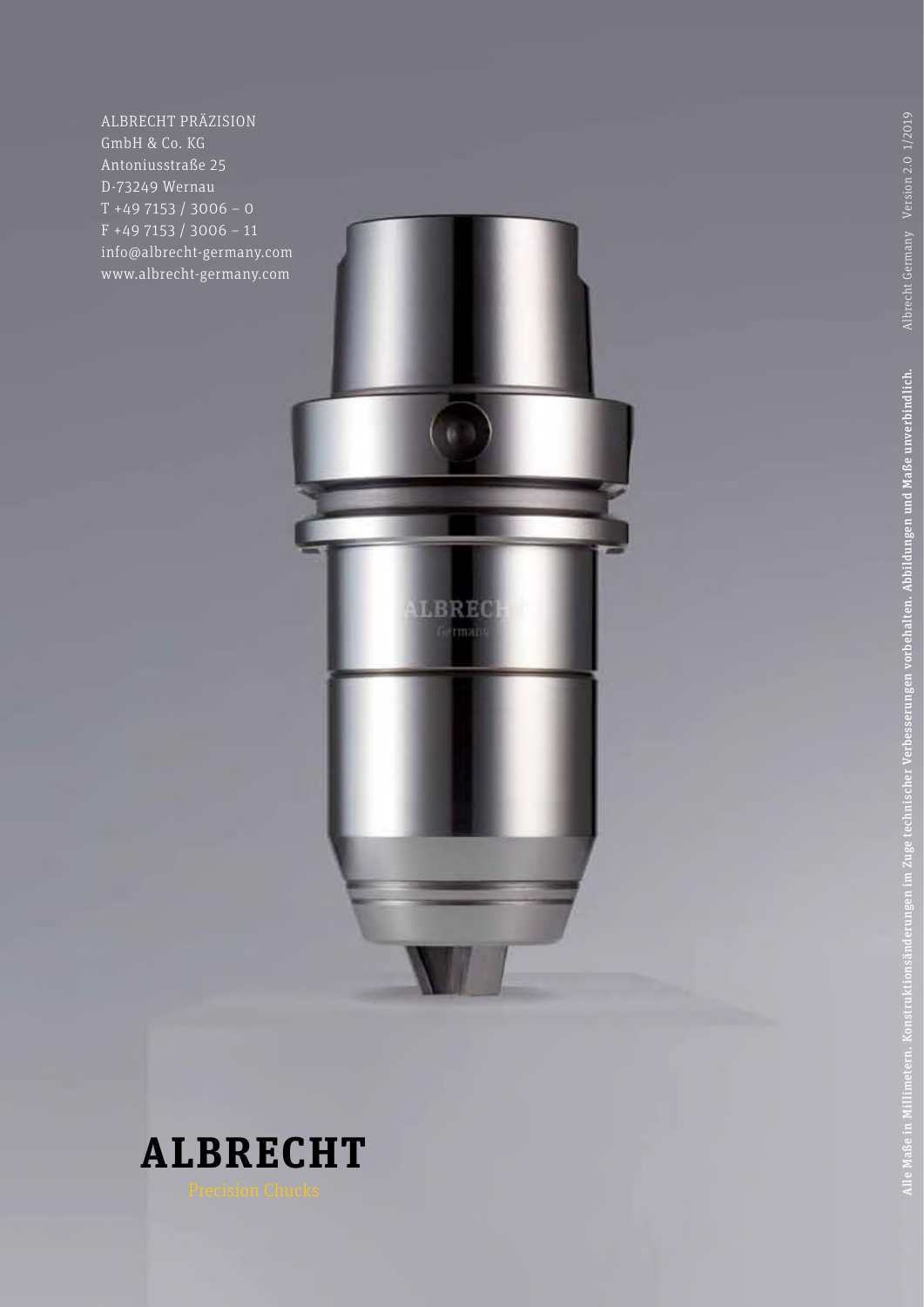# **100% Precise & flexible**



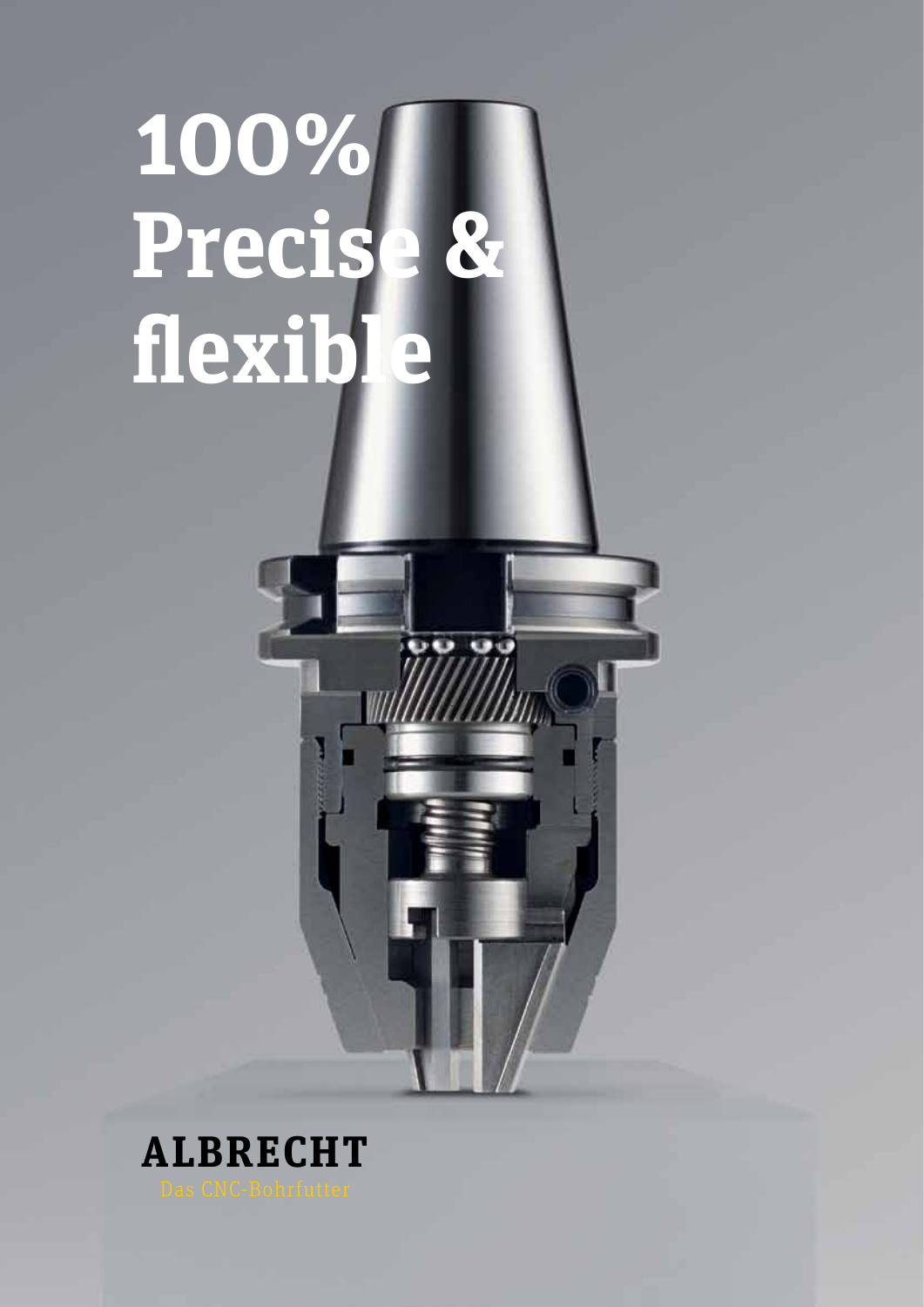Ein Albrecht CNC-Boh Spannzangen. Und sp Jahr viele Arbeitstage An Albrecht CNC chuck replaces all collets, thus, saves you many working days' year by year. \*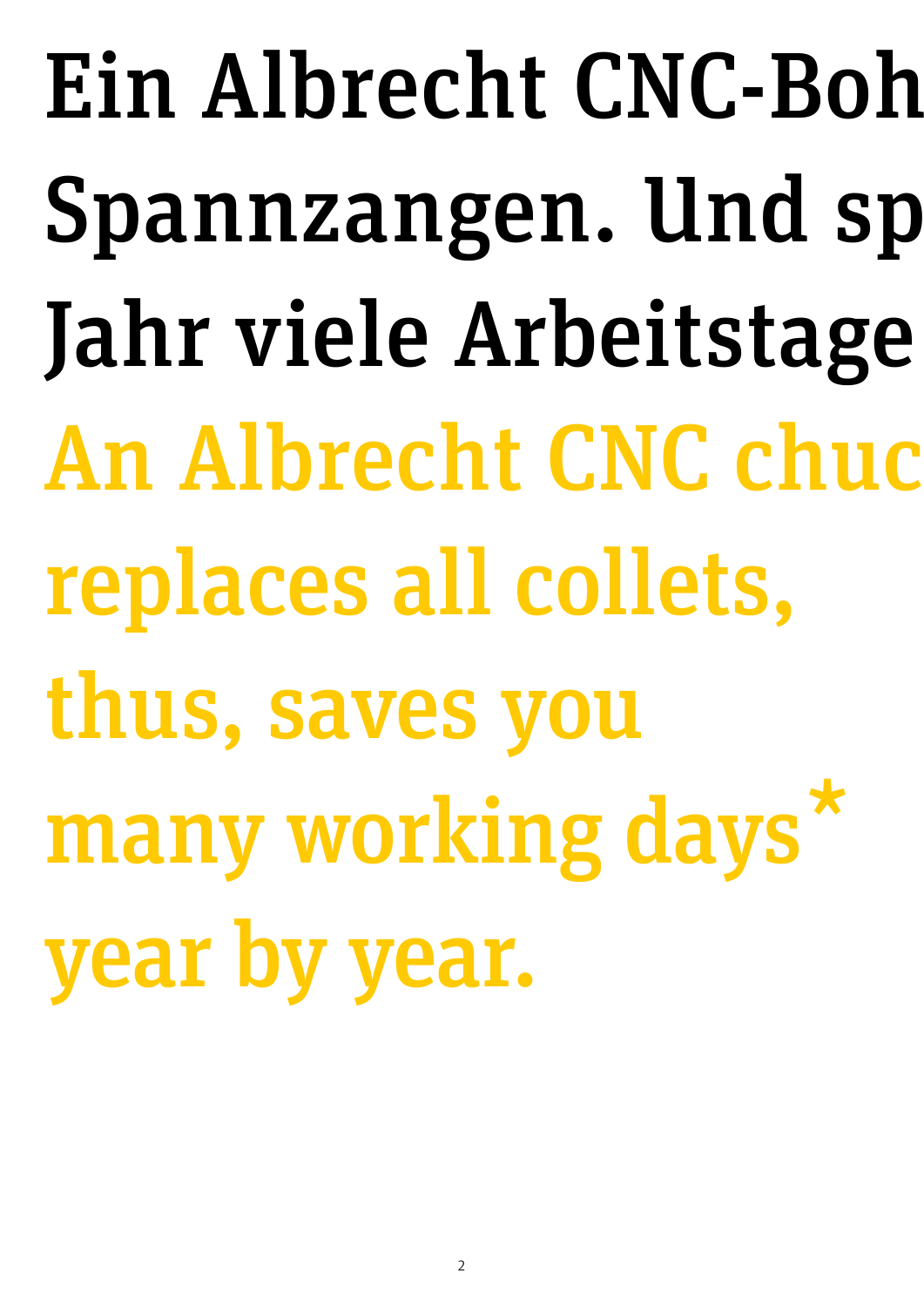# rfutter ersetzt alle art Ihnen Jahr um

\*

 ${\bf k}$ 

100% true running accuracy, 30 µm for the whole clamping range from 1.0 to 16.0 mm. 100% rundlaufgenau, 30 μm über den gesamten Spannbereich von 1,0 bis 16,0 mm.

Produced 100% according to gauge tolerance AT3. Produziert in 100% in Lehrentoleranz. AT3 gefertigt.

100% clamping force. Only a worm gear like this holds 70 Nm. 100% Spannkraft. Nur ein Schneckenradgetriebe wie dieses hält 70 Nm.

> From 1 to 16 mm. Simply turn. Ready.  $20.000$  G = 2,5. Von 1 bis 16 mm. Nur noch drehen. Fertig.  $20.000 G = 2.5.$

 100% reliable coolant flow. 100% sichere Kühlmittel-Durchführung.

Compact built with Ø 50 mm only. More work space. Kompakt nur Ø 50 mm. Platz zum Arbeiten.

100% for ever. Hardened. Ground. Perfectly joint. 100% für immer. Gehärtet. Geschliffen. Perfekt vereint.

Hardness 64 HRC = obligatory for jaws. Härte 64 HRC = Spannbacken-Pflicht.

100% clamping range: 1.0 to 16.0 mm. 100% Spannbereich: 1,0 bis 16,0 mm.

\* See page 11. \* Siehe Seite 11

Į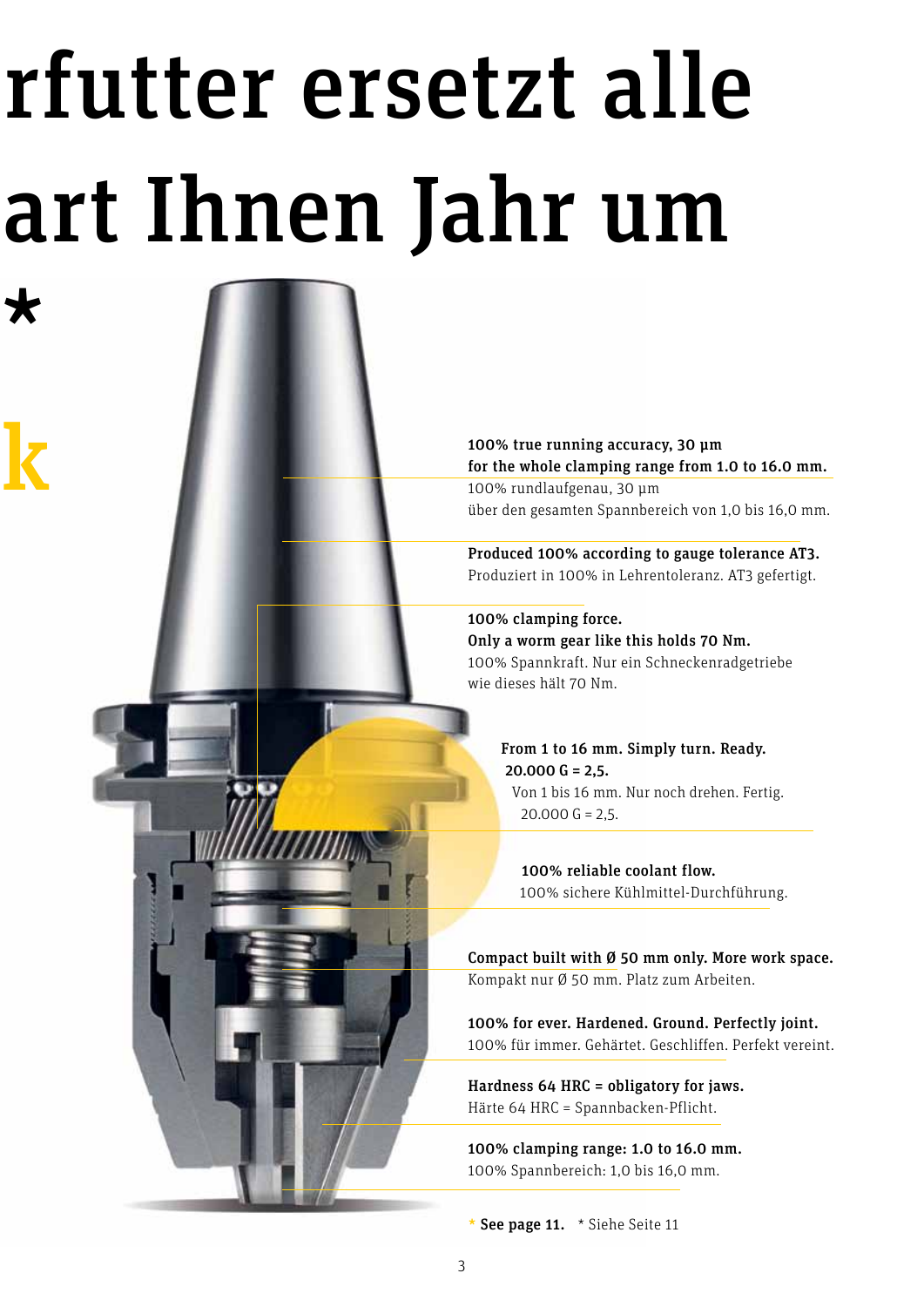Einfach nur noch dreh Dazu präziser in eine r Rundlaufgenau 30 µm 1-16 mm. 100% Spann Ø 50 mm und gebaut f Simply turn - ready. W precision into a new q Running accuracy of 3 from 1 to 16 mm. 100% force. Ø 50 mm and bu

4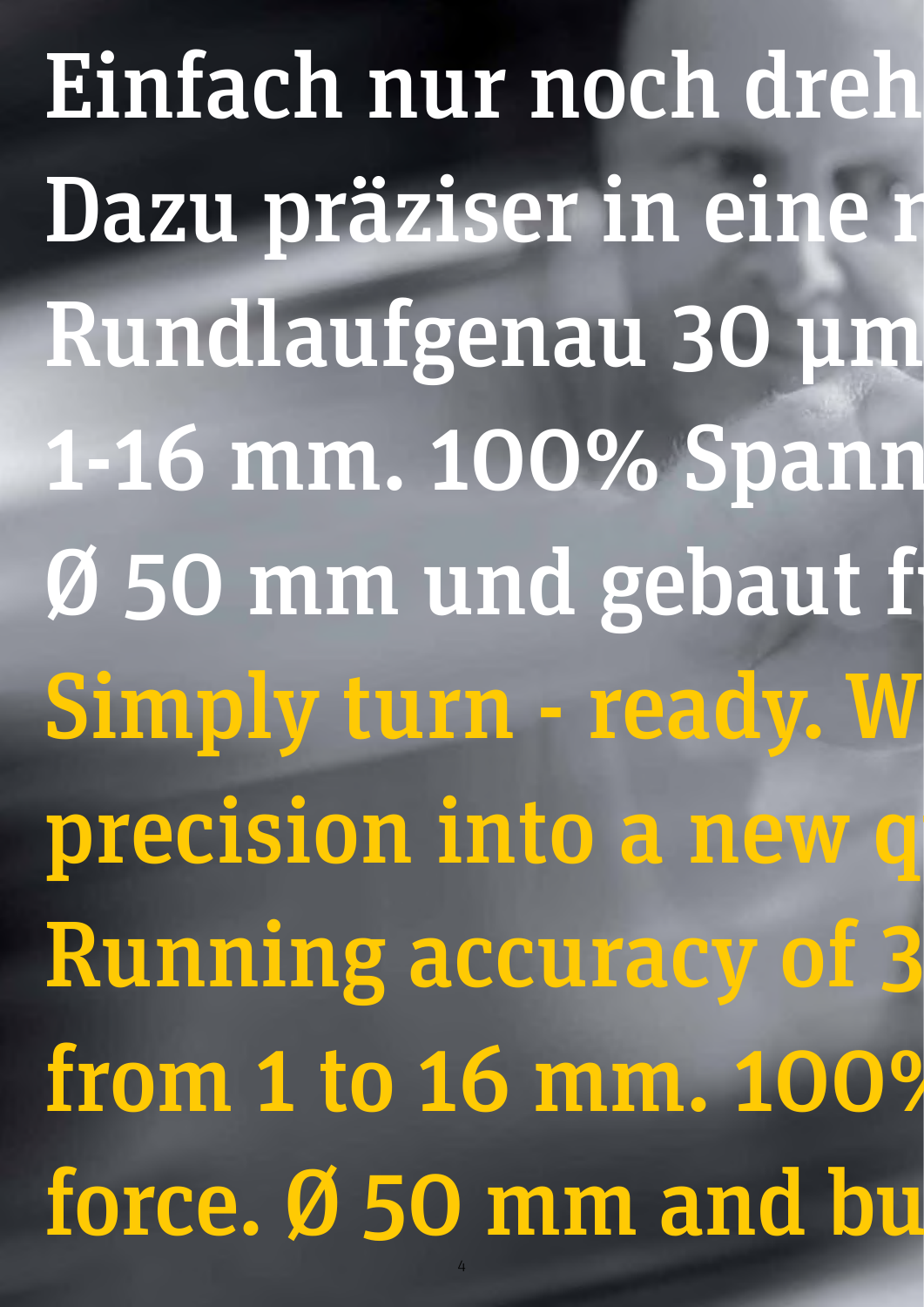en – fertig. leue Qualität. dber kraft. ür immer. ith more uality. O um **6 clamping** ilt for ever.

5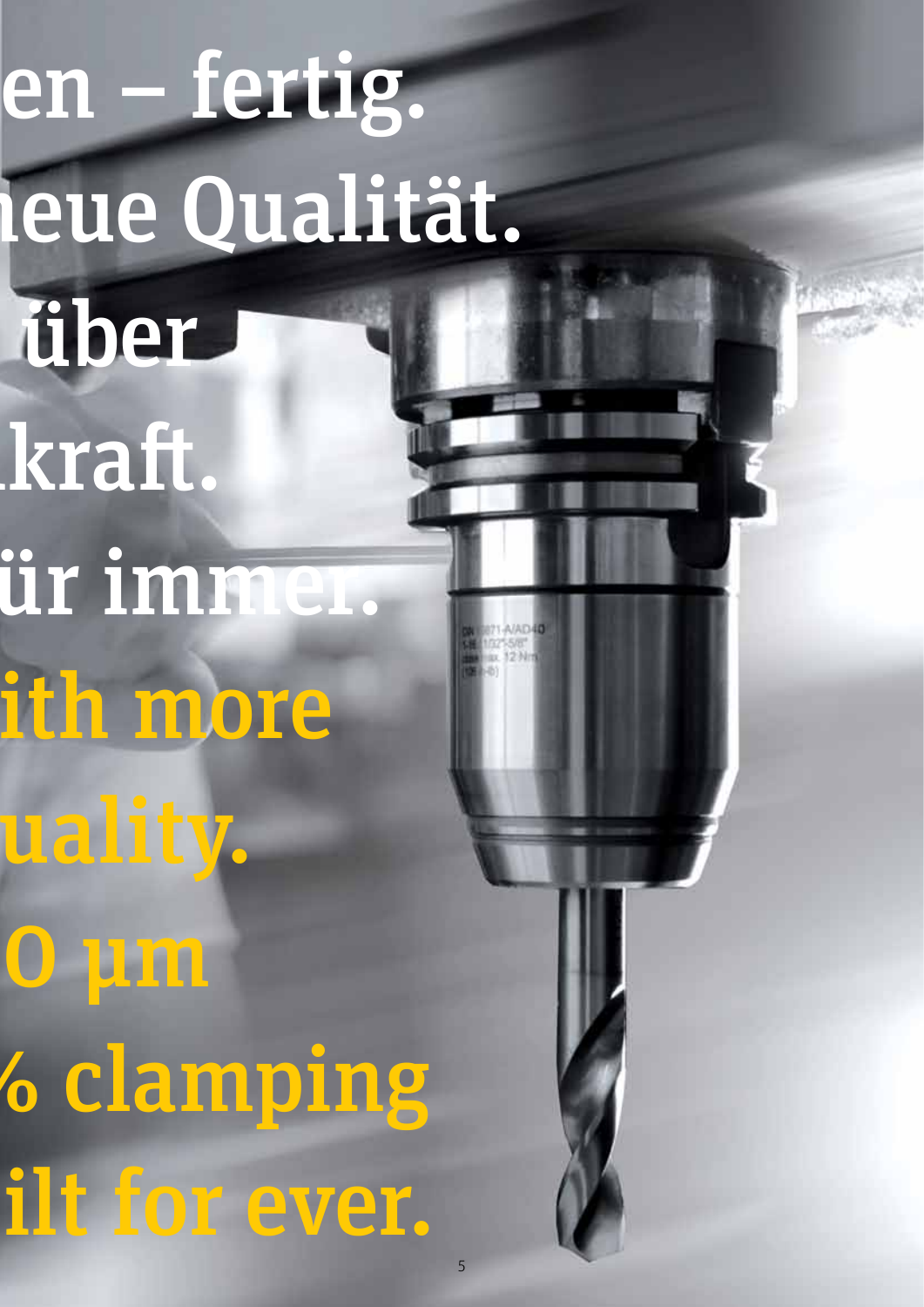

# Das CNC Bohrfutter in Weiten und Höhen

The CNC Drill Chuck in width and heights  $m_{\text{tot}}$  and  $m_{\text{eff}}$  also in width and heights

# SK SK COOLANT PART. SK

| Form         | A Coolant | Part.No.                                          |  | L1 L2 D1 D2 Balanced | kg |
|--------------|-----------|---------------------------------------------------|--|----------------------|----|
| DIN 2080-A40 |           | 73 A 800 1160 140 0 85 - 50 - 20.000 G = 2,5 1,44 |  |                      |    |
| DIN 2080-A50 |           | 77 A 800 1160 150 0 89 - 50 - 20.000 G = 2.5 3.44 |  |                      |    |

| Form                                                                    | A Coolant | Part.No. | L1 L2 D1 D2 Balanced | kg |
|-------------------------------------------------------------------------|-----------|----------|----------------------|----|
| DIN 69871-AD30 69 A/AD 800 110Z 230 0 78 37,5 38 45 20.000 G = 2,5 0,70 |           |          |                      |    |
| DIN 69871-AD40 69 A/AD 800 110Z 240 0 78 37.5 38 45 20.000 G = 2,5 1,15 |           |          |                      |    |
| Corresponding ISO 7388-1                                                |           |          |                      |    |

| Form                                                                |  | A Coolant Part.No.     L1 L2 D1 D2    Balanced |  |  | kg |
|---------------------------------------------------------------------|--|------------------------------------------------|--|--|----|
| DIN 69871-AD40 80 A/AD 800 116Z 240 0 92 - 50 - 20.000 G = 2,5 1,46 |  |                                                |  |  |    |
| DIN 69871-AD50 80 A/AD 800 116Z 250 0 92 - 50 - 20.000 G = 2,5 3,36 |  |                                                |  |  |    |
| Corresponding ISO 7388-1                                            |  |                                                |  |  |    |

## 1 - 16 mm







1 - 16 mm

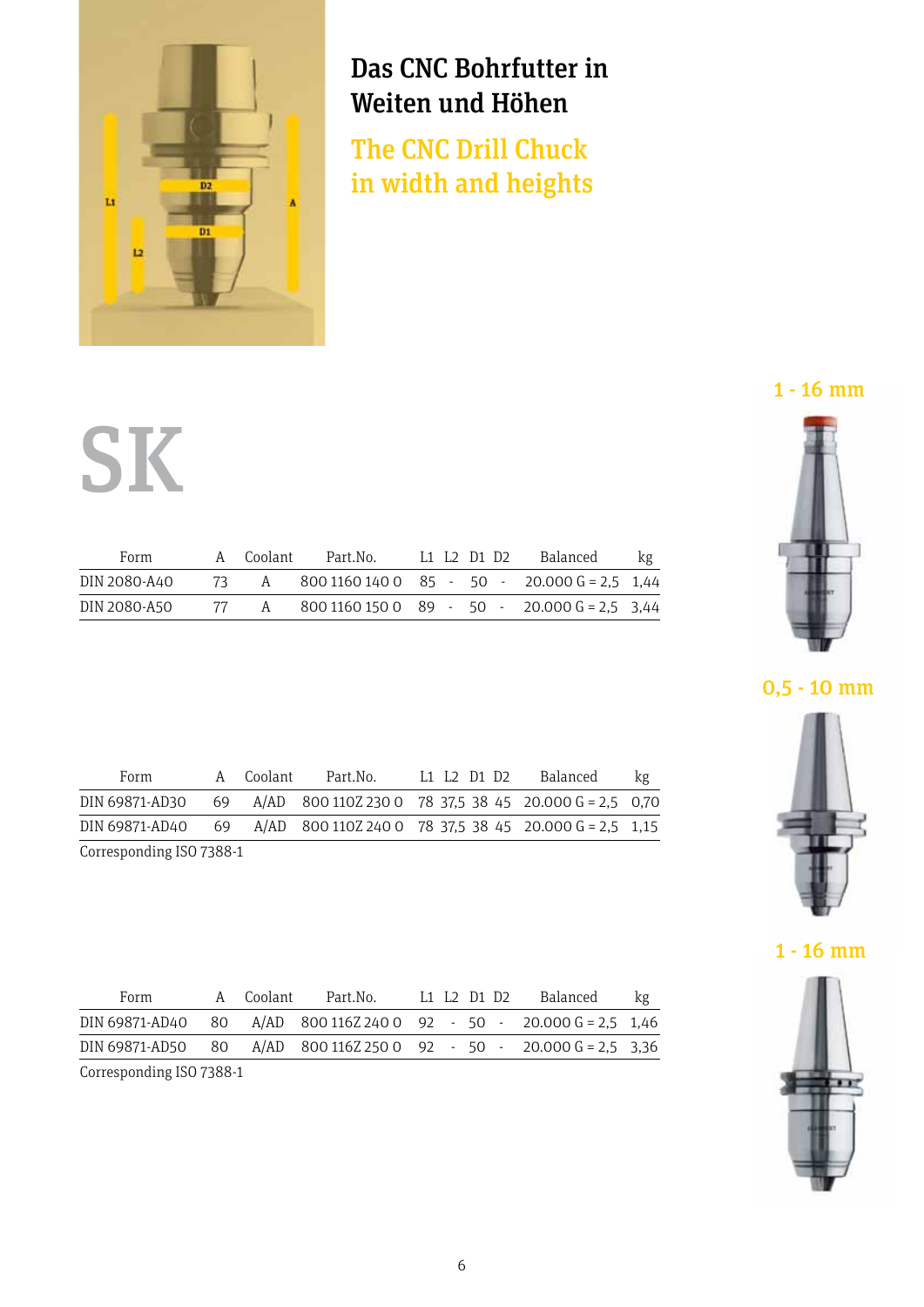# HSK 32 E 50 S  $\blacksquare$  DIN 69893 HSK 40 E 50  $\blacksquare$ DIN 69893 HSK 40 A 50 - 320 1015 641 0 - - 20 40.000 G = 2,5 0,25 446,60

| Form                                                                    | A Coolant | Part.No. |  | L1 L2 D1 D2 Balanced | kg |
|-------------------------------------------------------------------------|-----------|----------|--|----------------------|----|
| DIN 69893 HSK 50 A 94 A 800 110Z 650 0 103 38 38 45 20.000 G = 2,5 0,91 |           |          |  |                      |    |
| DIN 69893 HSK 63 A 85 A 800 110Z 663 0 94 38 38 45 20.000 G = 2,5 1,08  |           |          |  |                      |    |

0,5 - 10 mm



## 1 - 16 mm

| $\overline{\phantom{a}}$                              | ٠<br>×<br>٠<br>٠<br>٠<br>'n |   |  |
|-------------------------------------------------------|-----------------------------|---|--|
| e po<br>$\overline{\phantom{a}}$<br>W.<br>٠<br>è<br>= | m                           |   |  |
| ٠<br>٠                                                | ٠<br>--                     |   |  |
| ÷<br>ń.<br>ч                                          |                             | n |  |

| Form                                                                    | A Coolant |  |  | kg |
|-------------------------------------------------------------------------|-----------|--|--|----|
| DIN 69893 HSK 50 A 107 A 800116Z 650 0 119 - 50 - 20.000 G = 2,5 1,27   |           |  |  |    |
| DIN 69893 HSK 63 A 98 A 800 116Z 663 0 110 - 50 - 20.000 G = 2,5 1,46   |           |  |  |    |
| DIN 69893 HSK 63 F 98 A 800 116F 663 0 110 - 50 - 20.000 G = 2.5 1.47   |           |  |  |    |
| DIN 69893 HSK 80 A 101 A 800 116Z 680 0 116 - 50 - 20.000 G = 2,5 2,20  |           |  |  |    |
| DIN 69893 HSK 100 A 104 A 800 116Z 610 0 116 - 50 - 20.000 G = 2.5 2.91 |           |  |  |    |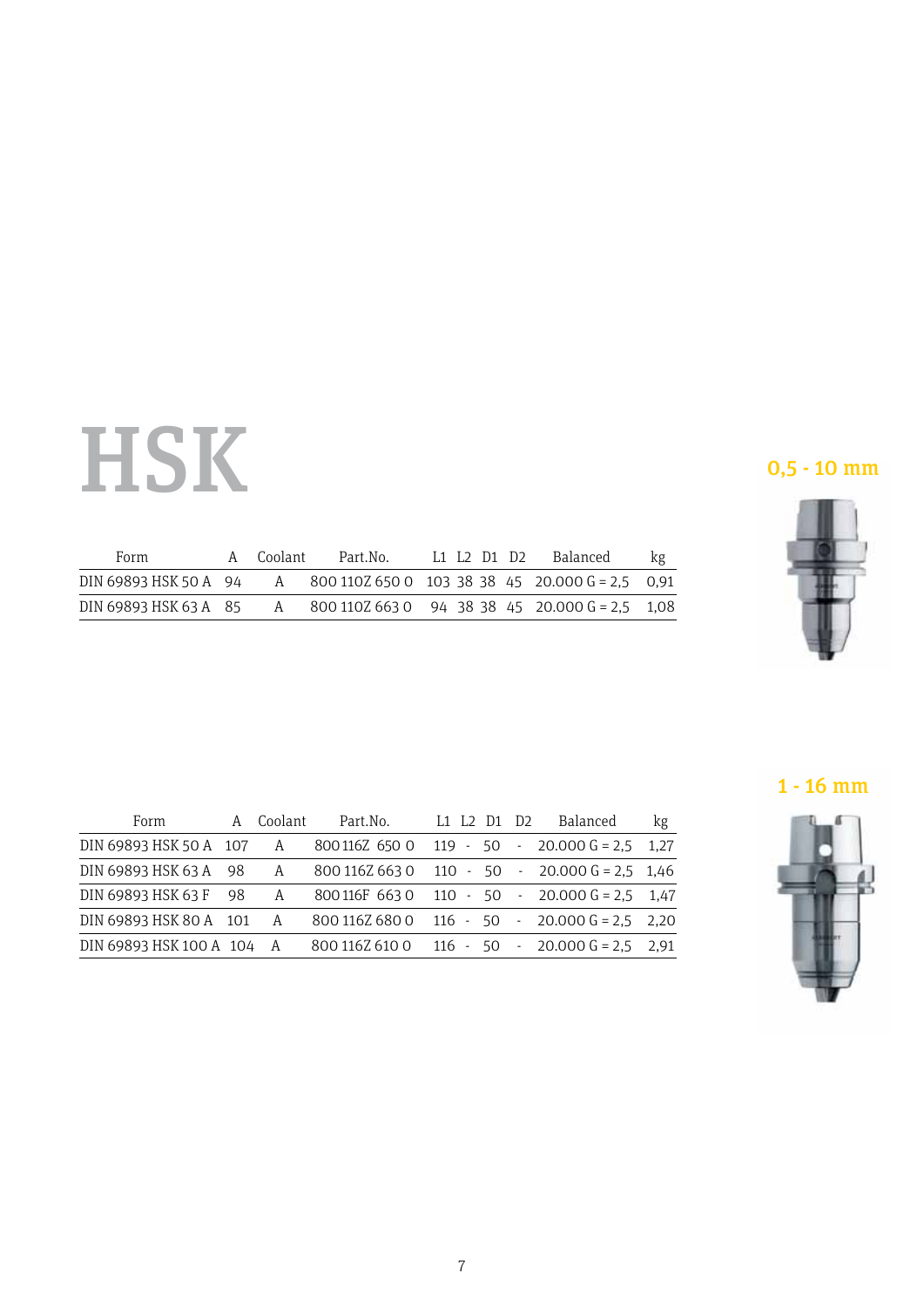# Polygon

| Form             | A Coolant | Part.No.           L1   L2   D1   D2       Balanced |  |  | kg |
|------------------|-----------|-----------------------------------------------------|--|--|----|
| C5 / ISO 26623-1 |           | 85 A 800 116Z 9C5 0 97 - 50 - 20.000 G = 2,5 1,20   |  |  |    |
| C6/ISO 26623-1   |           | 85 A 800 116Z 9C6 0 97 - 50 - 20.000 G = 2,5 1,46   |  |  |    |
| C8/ISO 26623-1   |           | 95 A 800 116Z 9C8 0 107 - 50 - 20.000 G = 2,5 2,80  |  |  |    |
|                  |           |                                                     |  |  |    |





#### MAS-BT  $B_{\rm 2}$  and  $B_{\rm 2}$  are  $2,30$  and  $2,30$  and  $2,5$  and  $2,5$   $3,7$   $3,8$   $3,7$   $3,7$   $3,7$   $3,7$   $3,7$   $3,7$   $3,7$   $3,7$   $3,7$   $3,7$   $3,7$   $3,7$   $3,7$   $3,7$   $3,7$   $3,7$   $3,7$   $3,7$   $3,7$   $3,7$   $3,7$   $3,7$   $3,7$   $3,7$  $\bf{101}$   $\bf{110}$   $\bf{111}$ corresponding ISO 7388-2 (JIS B 6339) Product group 80 MAS-BT C8/ ISO 26623-1 95 A 800 116Z 9C8 0 107 - 50 - 20.000 G = 2,5 2,80 524,90

| Form                                  | A Coolant |                                                          |  |  | kg |
|---------------------------------------|-----------|----------------------------------------------------------|--|--|----|
| BT30 AD                               |           | 72 A/AD 800 110Z 430 0 81 38 38 45 20.000 G = 2,5 0,71   |  |  |    |
| BT40 AD                               |           | $77$ A/AD 800 110Z 440 0 86 38 38 45 20.000 G = 2,5 1,34 |  |  |    |
| Corresponding ISO 7388-2 (JIS B 6339) |           |                                                          |  |  |    |

 $\mathcal{A}$  and  $\mathcal{A}$  adds  $\mathcal{A}$  and  $\mathcal{A}$  and  $\mathcal{A}$  are 2,5 1,34  $38$  38  $38$  38  $38$  38  $38$  38  $38$  38  $38$  38  $38$  38  $38$  38  $38$  38  $38$  38  $38$  38  $38$  38  $38$  38  $38$  38  $38$  38  $38$  38  $38$  38  $38$  38  $3$ 

| Form                                  |    | A Coolant | Part.No.                                                     | L1    L2    D1    D2    Balanced | kg |
|---------------------------------------|----|-----------|--------------------------------------------------------------|----------------------------------|----|
| BT40 AD                               |    | 88 A/AD   | $800116Z4400$ $100 - 50 - 20.000 G = 2.5$ $1.62$             |                                  |    |
| BT50 AD                               | 99 |           | A/AD  800 116Z  450  0  111  -  50  -  20.000  G = 2,5  3,47 |                                  |    |
| Corresponding ISO 7388-2 (JIS B 6339) |    |           |                                                              |                                  |    |

0,5 - 10 mm



### 1 - 16 mm

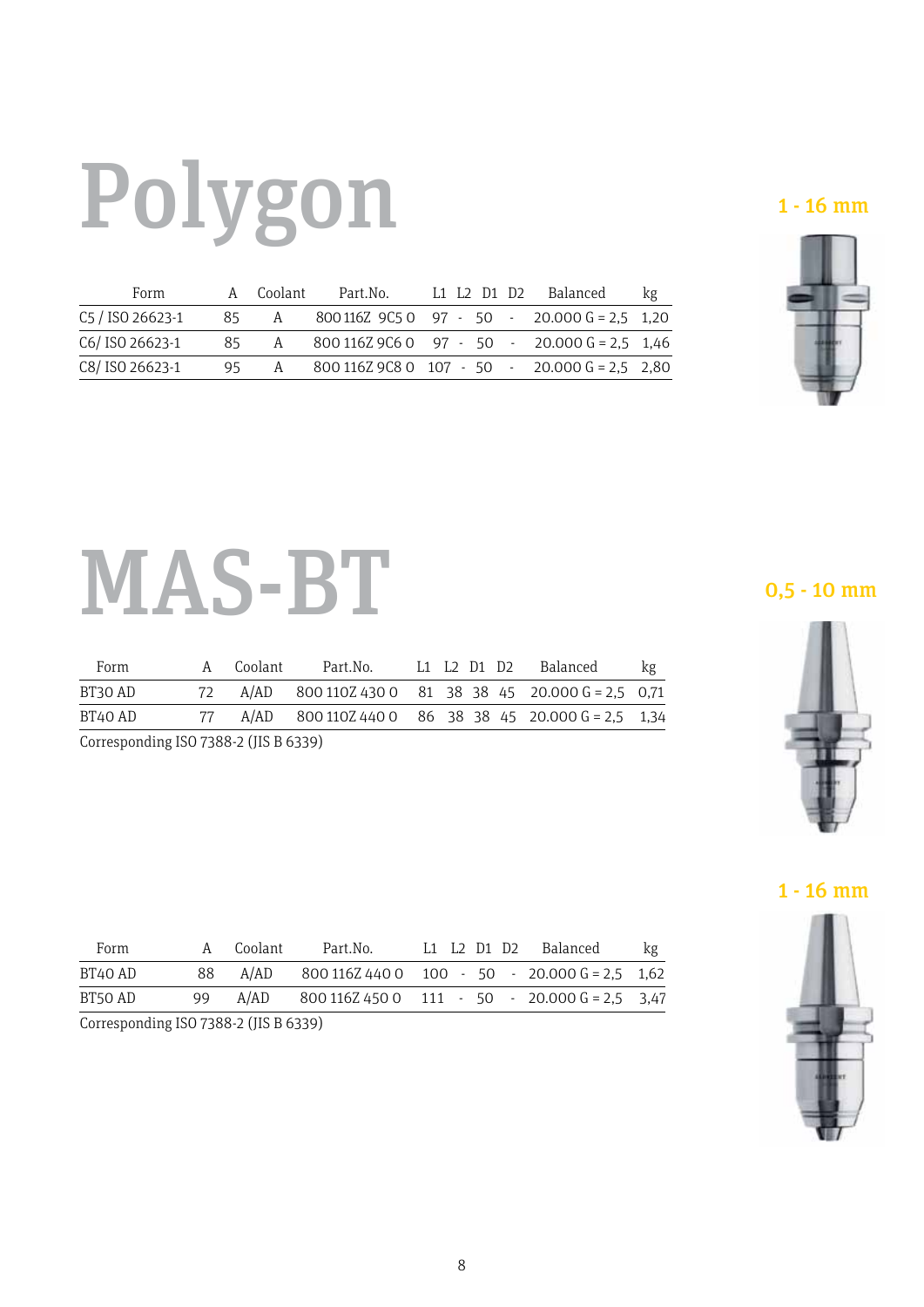

# Das CNC Bohrfutter in Weiten und Höhen

The CNC Drill Chuck  $m<sub>1</sub>$  and  $m<sub>1</sub>$  und Höhenn Höhenn  $m<sub>2</sub>$ in width and heights

#### Form A Coolant Part.No. L1 L2 D1 D2 Balanced kg €  $\mathbf{D}$  -  $\mathbf{D}$  -  $\mathbf{D}$  -  $\mathbf{D}$  -  $\mathbf{D}$  -  $\mathbf{D}$  -  $\mathbf{D}$  -  $\mathbf{D}$  -  $\mathbf{D}$  -  $\mathbf{D}$  -  $\mathbf{D}$  -  $\mathbf{D}$  -  $\mathbf{D}$  -  $\mathbf{D}$  -  $\mathbf{D}$  -  $\mathbf{D}$  -  $\mathbf{D}$  -  $\mathbf{D}$  -  $\mathbf{D}$  -  $\mathbf{D}$  -  $\mathbf{N}$   $\mathbf{A}$   $\mathbf{A}$   $\mathbf{A}$   $\mathbf{A}$   $\mathbf{A}$ DIN 228-MK3 87 - 800 1160 MK3 0 99 - 50 - - 1,28 310,00  $\mathbf{F}$   $\mathbf{F}$   $\mathbf{F}$   $\mathbf{F}$   $\mathbf{F}$   $\mathbf{F}$   $\mathbf{F}$   $\mathbf{F}$   $\mathbf{F}$   $\mathbf{F}$   $\mathbf{F}$   $\mathbf{F}$   $\mathbf{F}$   $\mathbf{F}$   $\mathbf{F}$   $\mathbf{F}$   $\mathbf{F}$   $\mathbf{F}$   $\mathbf{F}$   $\mathbf{F}$   $\mathbf{F}$   $\mathbf{F}$   $\mathbf{F}$   $\mathbf{F}$   $\mathbf{$  $\blacksquare$  Form A Coolant Part.No. L1 L2 D1 D2 Balanced kg € DIN 6535 HA - - 320 1015 810 0 36 42 10 20 - 0,14 280,20 Form A Coolant Part.No. L1 L2 D1 D2 Balanced kg € DIN 6535 HA - - 320 1015 810 0 36 42 10 20 - 0,14 280,20 Cylindrical Form A Coolant Part.No. L1 L2 D1 D2 Balanced kg €

| Form        | A Coolant | Part.No. L1 L2 D1 D2 Balanced kg |  |  |  |
|-------------|-----------|----------------------------------|--|--|--|
| DIN 228-MK3 | 87 -      | 800 1160 MK3 0 99 - 50 - 1.28    |  |  |  |

# Form A Coolant Partnership Partnership Partnership Partnership Partnership Partnership Partnership Partnership  $\mathbf{U}$  ,  $\mathbf{V}$  is a substituting the state  $\mathbf{V}$ Cylindrical 1-16 mm Form A Coolant Part.No. L1<br>
MIX 228-MIS 87 - 8001160 MK3 0 99<br>
Sylinderschaft 87 zentral 800 1162 825 0 99 5<br>
NET COOLANT Part.No. 11 L<sub>2</sub><br>
MIX 69880-30 87 zentral 800 1162 730 0 99<br>
MIX 69880-40 87 zentral 800 1162 730 0 Form A Coolant Part.No. L1 L2 D1 D2 Balanced kg € DIN 6535 HA - 320 1015 BA - 320 1015 810 1015 810 1015 810 1015 810 1015 810 1015 810 1015 810 1015 810,200,20

| 87 zentral 800 116Z 825 0 99 50 25 50<br>1.24<br>and the state of the state | Form           |  | A Coolant Part.No. |  |  | L1    L2    D1    D2    Balanced | kg |
|-----------------------------------------------------------------------------|----------------|--|--------------------|--|--|----------------------------------|----|
|                                                                             | Zylinderschaft |  |                    |  |  |                                  |    |

# 1 - 16 mm 1 - 16 mm VDI 1 - 16 mm 1 - 16 mm

| Form         | A  | Coolant | Part.No.                              |  | L1 L2 D1 D2 | Balanced | kg   |
|--------------|----|---------|---------------------------------------|--|-------------|----------|------|
| DIN 69880-30 |    |         | 87 zentral 800 116Z 730 0 99 55 30 50 |  |             | $\sim$   | 1.78 |
| DIN 69880-40 | 87 |         | zentral 800 116Z 740 0 99 63 40 50    |  |             | $\sim$   | 2.55 |

1 - 16 mm 1 - 16 mm 1 - 16 mm



 $1 - 16$  mm  $\blacksquare$   $\blacksquare$   $\blacksquare$   $\blacksquare$   $\blacksquare$   $\blacksquare$   $\blacksquare$   $\blacksquare$   $\blacksquare$   $\blacksquare$   $\blacksquare$   $\blacksquare$   $\blacksquare$   $\blacksquare$   $\blacksquare$   $\blacksquare$   $\blacksquare$   $\blacksquare$   $\blacksquare$   $\blacksquare$   $\blacksquare$   $\blacksquare$   $\blacksquare$   $\blacksquare$   $\blacksquare$   $\blacksquare$   $\blacksquare$   $\blacksquare$   $\blacksquare$   $\blacksquare$   $\blacksquare$   $\blacks$  $\sim$  1  $\cdot$  10 mm



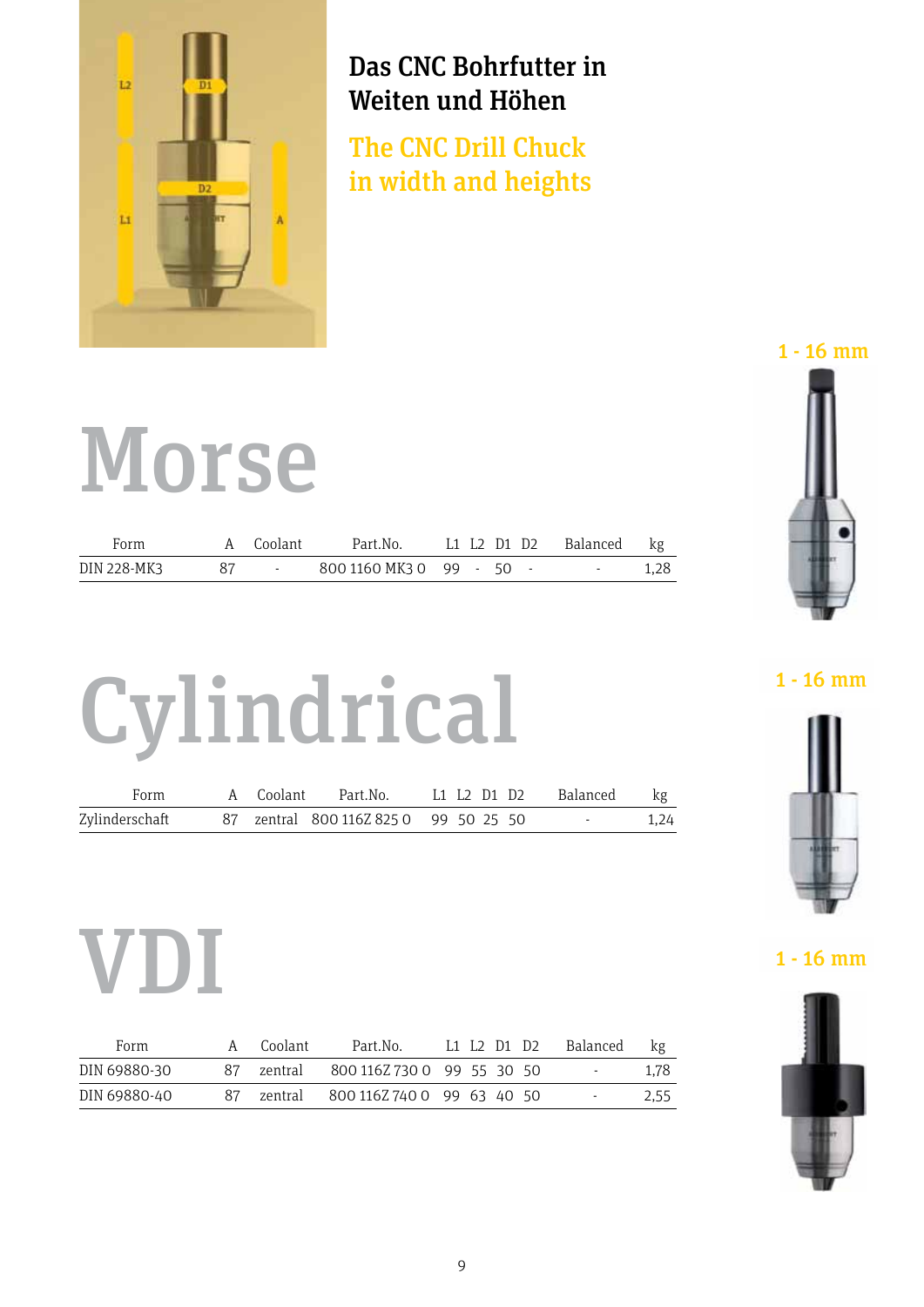# Fazit:

Aus 7,5 Min.\* täglich werden 4,2 gesparte Tage im Jahr. Dazu die weit höhere Qualität. Conclusion: 7.5 m\* daily add up to 4.2 days a year you save. In addition a much higher quality.